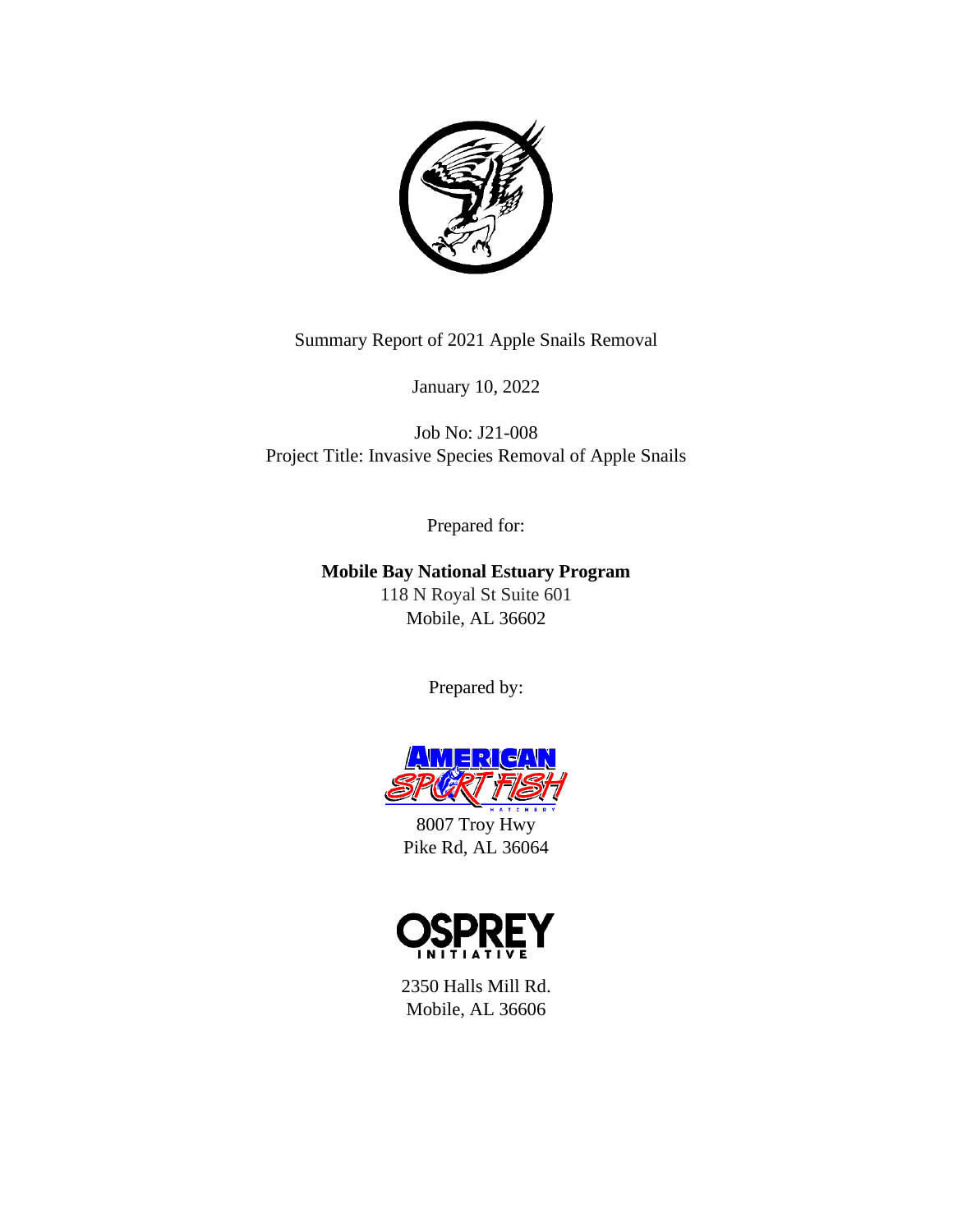### **1.0 Introduction**

In 2019, the Mobile Bay National Estuary Program (MBNEP) published the Three Mile Creek Watershed Invasive Species Control Plan with the purpose of removing or controlling invasive plant and animal species within the Three Mile Creek Watershed. This Watershed drains an area of 30.1 square miles and stretches approximately 14 miles from west of the University of South Alabama east across northern Mobile and portions of the City of Prichard to its confluence with the Mobile River.

The Island Apple Snail is thought to have been introduced to the lakes at Langan/Municipal Park (LMP) in the early 2000s as an inadvertent aquarium release. The preponderance of pink snail eggs inundating emergent vegetation and infrastructure around the lakes was noticed around 2003. The Alabama Department of Conservation and Natural Resources, Wildlife and Freshwater Fisheries Division initiated concerted chemical eradication/control efforts with copper sulfate, trapping, and sporadic volunteer snail removal efforts in 2008.

In 2020, MBNEP hired Osprey Initiative, LLC to mechanically remove Apple Snails from LMP. While snail numbers were reduced over time, they were not able to achieve eradication. After a partial success in 2020, a new plan for 2021 was developed combining chemical removal with mechanical removal.

### **1.1 Purpose**

This report provides a summary the 2021 efforts of the chemical and manual removal efforts to significantly reduce the Apple Snail population in the Three Mile Creek watershed, particularly Langan/Municipal Lake (LMP).

### **2.0 Invasive Species Removal**

This project required the manual removal of Apple Snails by Osprey Initiative twice a week for the 8-month project period in 2021 from April 1st through November 30th. Additionally, American Sport Fish performed 2 trips per month to Langan Lake for the same 8-month period for herbicide, Clipper (Flumioxazin), and molluscicide, Earthtec QZ, application. Data from the manual clean-ups was used to focus chemical treatments in more high-density areas. Data was tracked based on eggs and snails (live snails, recently dead snails, and long-time dead snails). The lake was broken out into 12 sections where this data was tracked shown in Map 1 and Figure 2. Initially, 63 hot spot zones were identified based upon an egg density of 5 or more within a 3-foot radius of one another. As the 2021 efforts continued, 3 more hot spot zones were added based on the same criteria. The zones that tended to yield the most snail and egg numbers were those of man-made hard substrate around the lakes (spill ways, bulkheads, damns). This data is shown in Figure 3.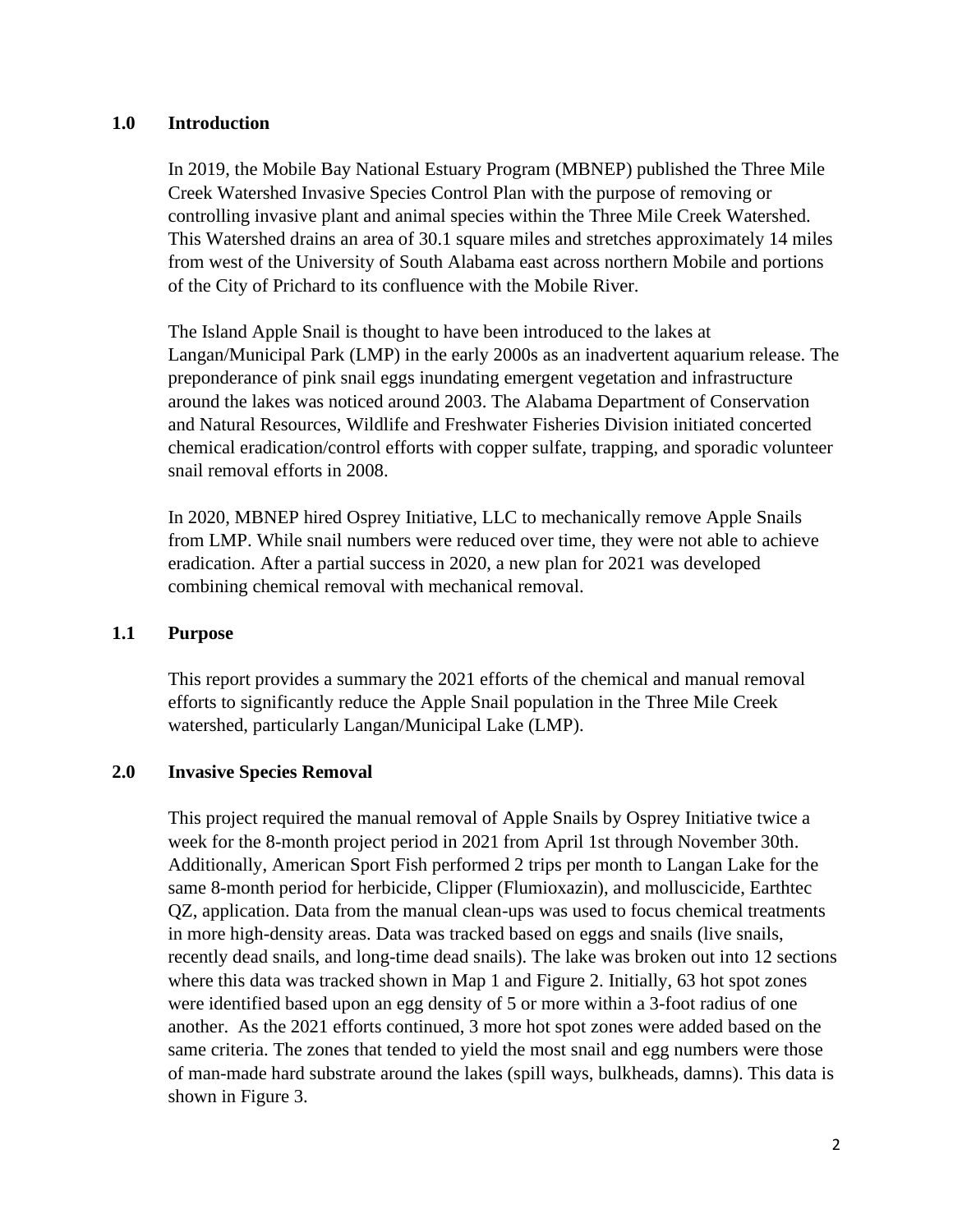## **2.1 Langan Lake**

*Site Description* – Langan Park, also known as Municipal Park, is a 720-acre municipal park in the Spring Hill neighborhood of Mobile, Alabama, USA. The Park opened in 1957 and is home to a wide array of biodiversity. Three Mile Creek and 12 Mile Creek flow into Langan Lake which is all part of the Three Mile Creek Watershed making it an asset to protect.

## *Site Discussion* –

This site yields the most snail activity throughout the Three Mile Creek Watershed due to its unique habitat characteristics including: shallow waters, slow water flow, high SAV concentrations, and hard substrate to lay eggs on. We saw a significant decrease in snail and egg numbers this year in comparison to the 2020 manual removal efforts. We believe the significant manual removal efforts from last year coupled now with the chemical applications added in this year have greatly decreased the Apple Snail population located within the lake. We hope to continue to see this falling population trend in 2022.

# **2.2 Three Mile Creek Watershed Exploration**

*Site Description* – Three Mile Creek drains a total of 30.1 square miles. The primary channel flows through about 14 miles of Mobile and dumps into Mobile River before reaching Mobile Bay. It has a wide diversity of substrate, water flows, as well as vegetation.

### *Site Discussion* –

The watershed has a few additional hot spots of apple snail activity located south of Langan Lake, particularly One Mile Creek area. We did most of our exploration near the end of the year which is when apple snail activity tends to die down. Given the knowledge gathered this year, the One Mile Creek area will be a focus going into 2022 to chemically treat and manually remove snails and eggs weekly.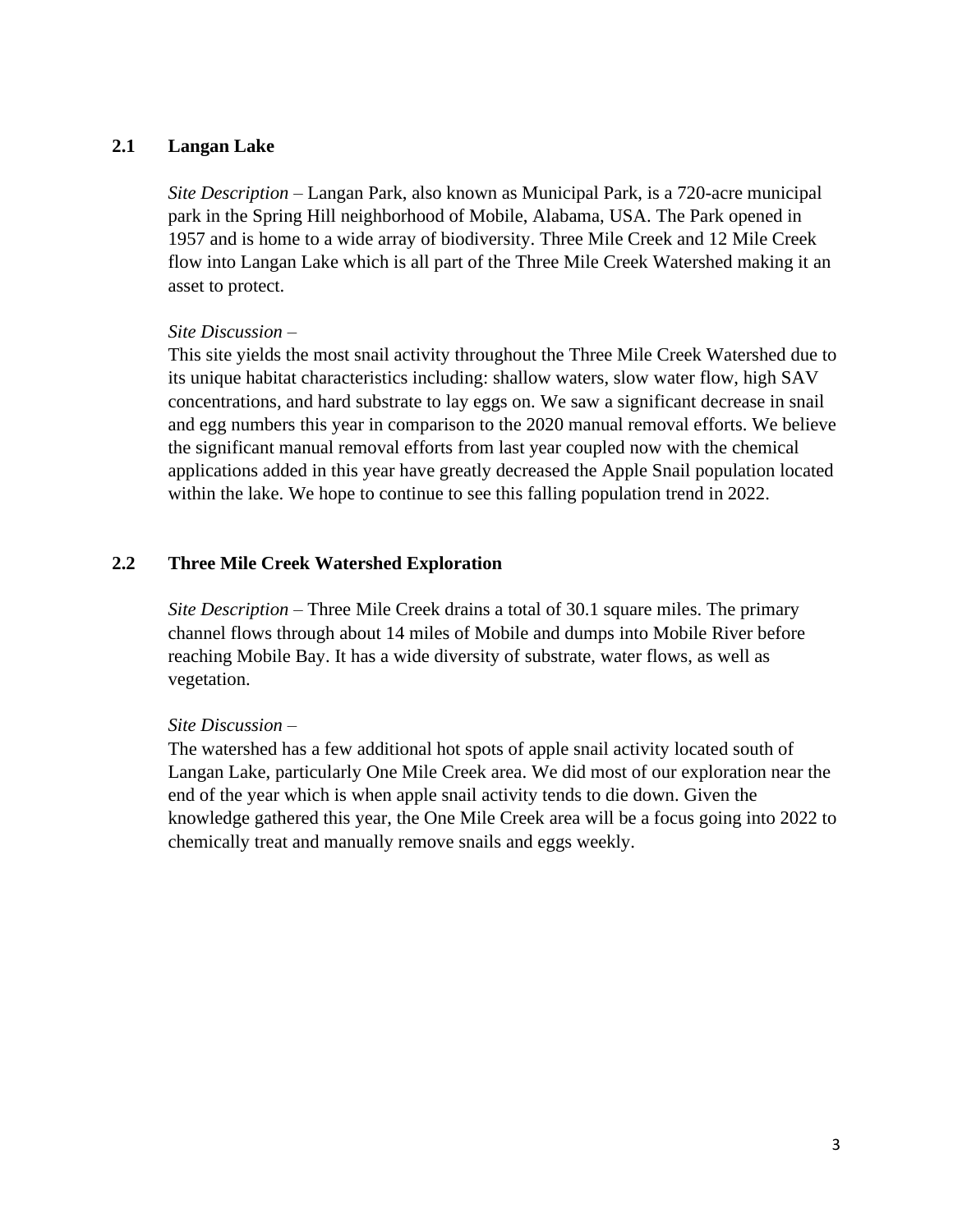

2020 Data vs 2021 Data: Weekly Snail & Egg Mass Collection Counts

*Figure 1: 2020 vs 2021 Data Breakdown, showing collected live snail and smashed egg numbers from 2020 compared to 2021.*



*Figure 2: Langan Lake Zone Data Breakdown, showing 2021 Langan Lake zones of live snails and eggs collected during the 2021 season.*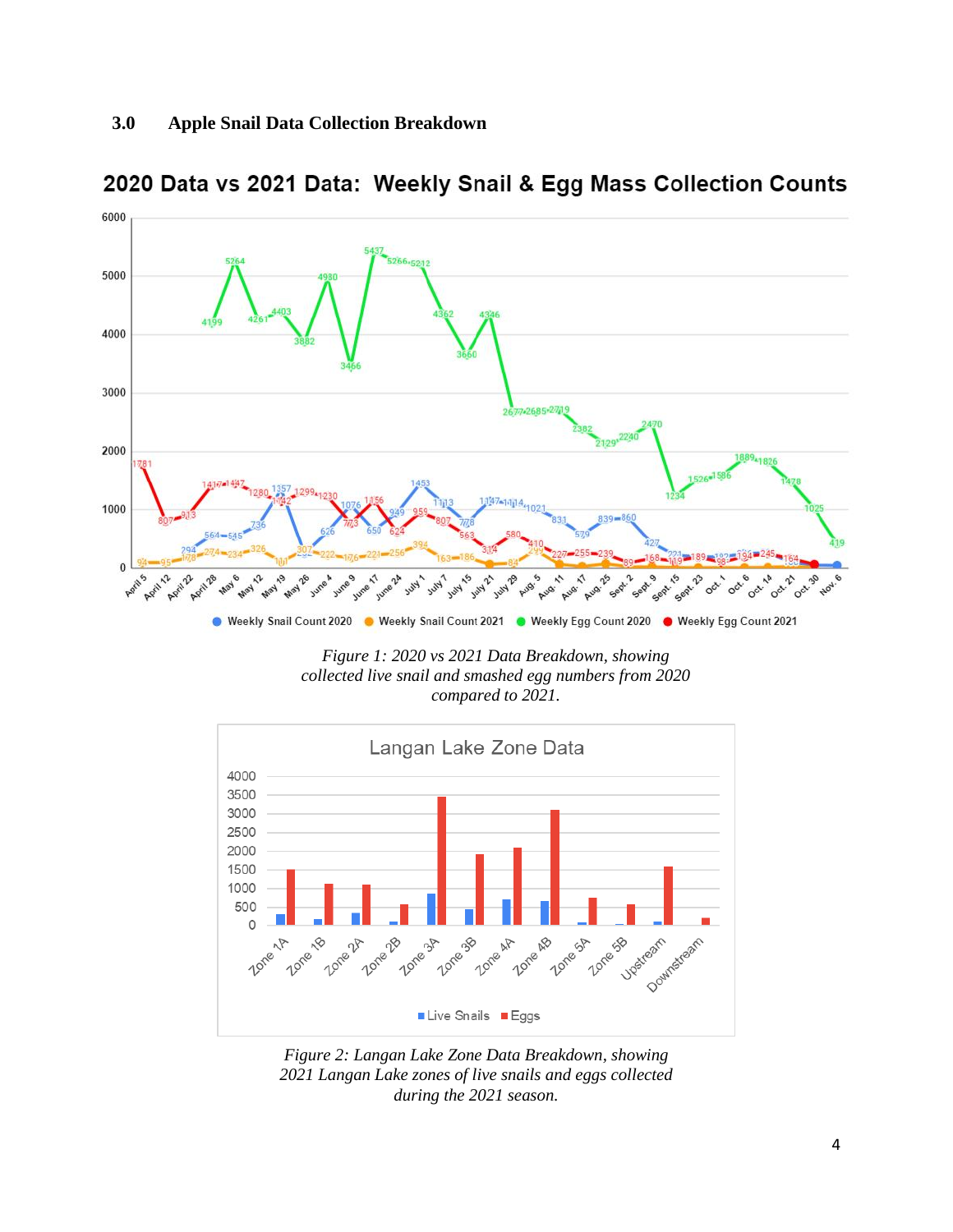

*Figure 3: Hot Spot Zone Snail and Eggs Totals for 202, showing live snails and eggs collected in the 66 itendifited hot spots throughout Langan Lake.* 



*Figure 4: Three Mile Creek Watershed Exploration Live Snail and Egg Data by Zone (zones shown in map below).*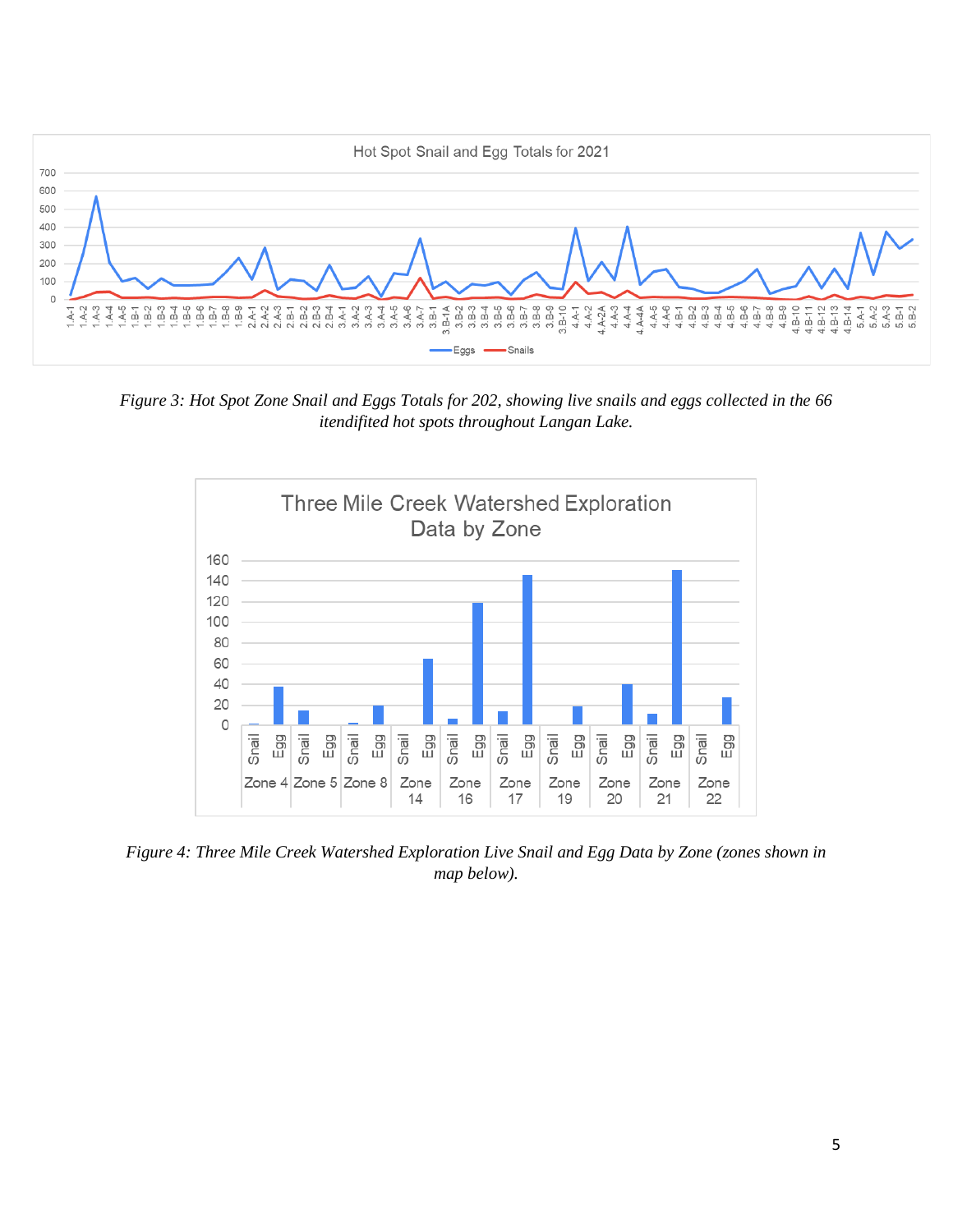

Map 1: 2021 Collection Zones of Langan Lake.



*Map 2: Three Mile Creek Watershed Zone Map.*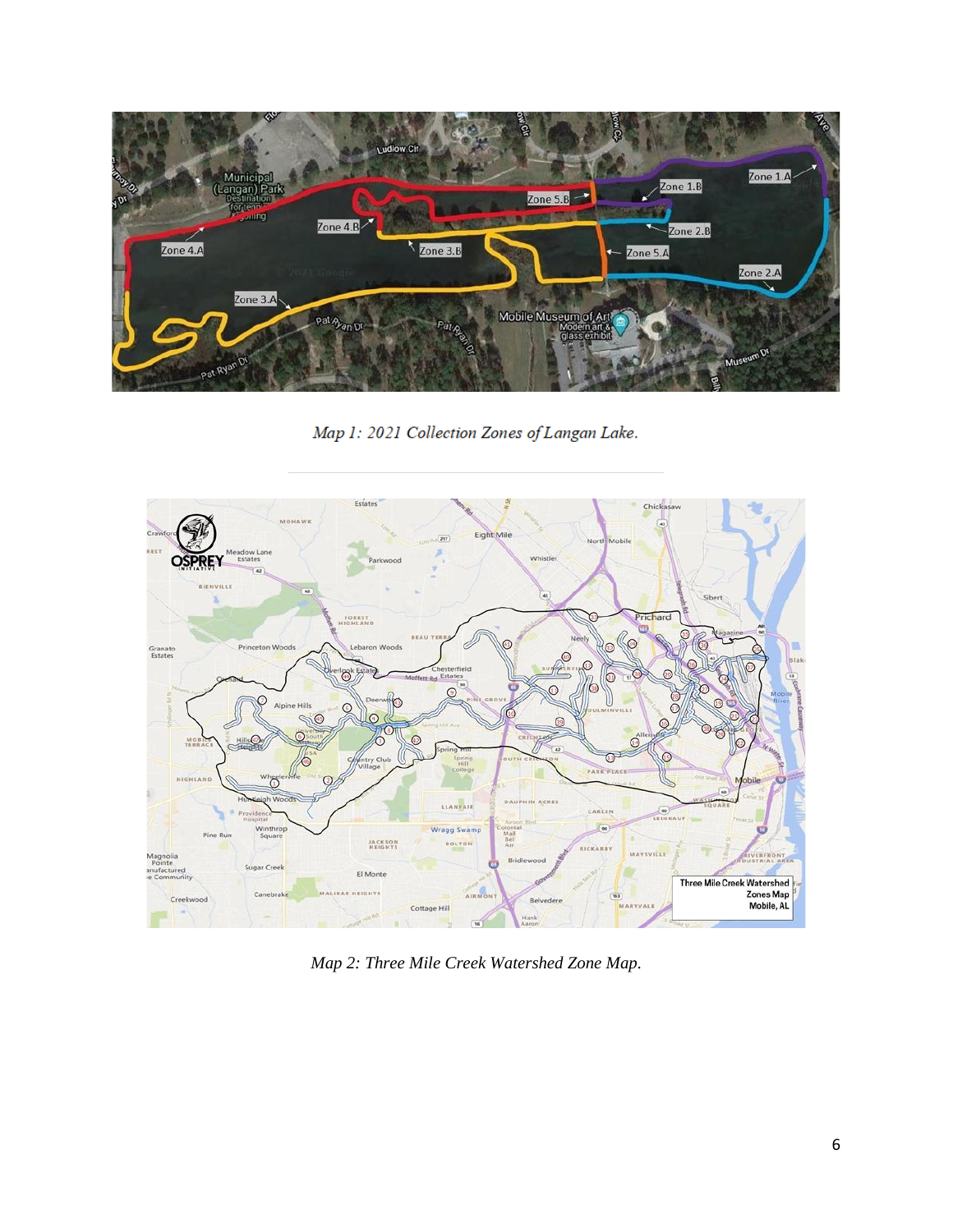### **4.0 Conclusion**

The 2021 efforts to remove apple snails via mechanical and chemical methods saw a significant decrease in the overall numbers of both snails and eggs within LMP. With the two-year data set of apple snail removal, the downward trend shows that the combined effort of mechanically removing the snails and eggs along with the chemical treatment of the breeding ground provides a conducive approach to removing the invasive species from the environment. The scouting of One Mile Creek provided insight into future steps needed to be taken to further reduce the impact of the snails throughout the Three Mile Creek watershed. With adding more of the Three Mile Creek watershed into the mechanical and chemical treatment, the population of the apple snails will hopefully continue to decrease.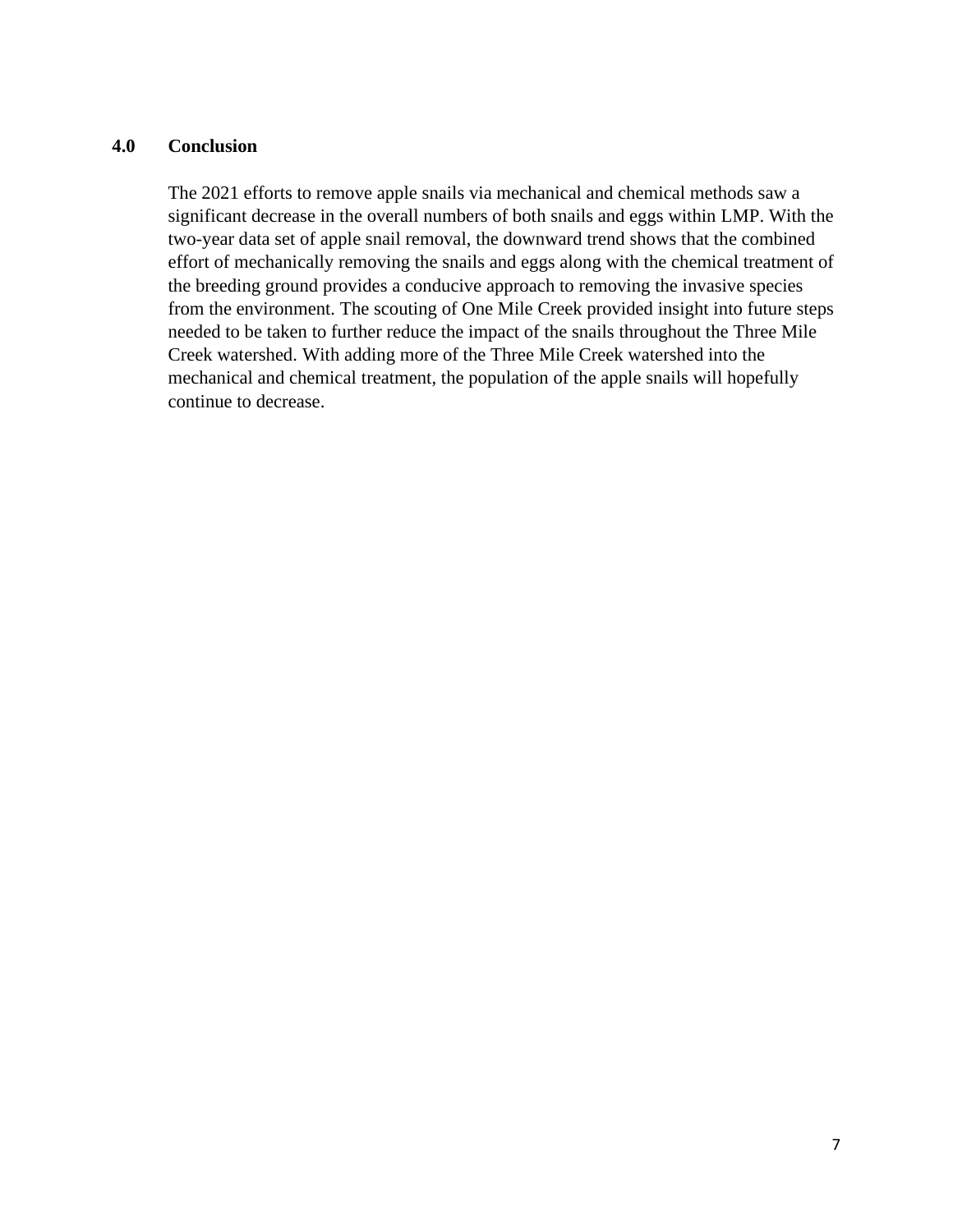| 2021 Apple Snail Collection Data |             |                                                                              |      |      |     |     |  |
|----------------------------------|-------------|------------------------------------------------------------------------------|------|------|-----|-----|--|
| <b>Week</b>                      | <b>Date</b> | Personnel/Organization Eggs   Weekly egg counts Snails   Weekly snail counts |      |      |     |     |  |
| Week 1                           | 4/5/21      | Osprey Initiative                                                            | 1136 |      | 41  |     |  |
|                                  | 4/8/21      | Osprey Initiative                                                            | 645  | 1781 | 53  | 94  |  |
| Week 2                           | 4/12/21     | Osprey Initiative                                                            | 433  |      | 90  |     |  |
|                                  | 4/16/21     | Osprey Initiative/ USA                                                       | 374  | 807  | 5   | 95  |  |
| Week 3                           | 4/19/2021   | Osprey Initiative                                                            | 323  |      | 99  |     |  |
|                                  | 4/22/2021   | Osprey Initiative/USA                                                        | 590  | 913  | 79  | 178 |  |
| Week 4                           |             | 4/26/2021 Osprey Initiative                                                  | 441  |      | 109 |     |  |
|                                  |             | 4/29/2021 Osprey Initiative                                                  | 976  | 1417 | 165 | 274 |  |
| Week 5                           | 5/3/2021    | Osprey Initiative                                                            | 888  |      | 120 |     |  |
|                                  | 5/6/2021    | Osprey Initiative                                                            | 559  | 1447 | 114 | 234 |  |
|                                  |             | 5/11/2021 Osprey Initiative                                                  | 805  |      | 51  |     |  |
| Week 6                           |             | 5/13/2020 Osprey Initiative                                                  | 475  | 1280 | 275 | 326 |  |
|                                  |             | 5/17/2021 Osprey Initiative                                                  | 664  |      | 86  |     |  |
| Week 7                           | 5/20/2021   | Osprey Initiative                                                            | 478  | 1142 | 25  | 111 |  |
| Week 8                           |             | 5/24/2021 Osprey Initiative                                                  | 630  |      | 168 |     |  |
|                                  | 5/28/21     | Osprey Initiative                                                            | 669  | 1299 | 139 | 307 |  |
|                                  | 6/1/2021    | Osprey Initiative                                                            | 788  |      | 92  |     |  |
| Week 9                           | 6/4/21      | Osprey Initiative                                                            | 442  | 1230 | 130 | 222 |  |
|                                  | 6/7/2021    | Osprey Initiative                                                            | 215  |      | 64  |     |  |
| Week 10                          | 6/10/21     |                                                                              | 558  | 773  | 112 | 176 |  |
|                                  | 6/14/21     | <b>Osprey Initiative</b><br>Osprey Initiative                                | 505  |      | 108 |     |  |
|                                  |             |                                                                              |      |      |     |     |  |
| Week 11 6/17/21                  |             | Osprey Initiative                                                            | 651  | 1156 | 113 | 221 |  |
|                                  | 6/21/21     | Osprey Initiative                                                            | 405  |      | 99  |     |  |
| Week 12                          |             |                                                                              |      | 405  |     | 99  |  |
|                                  | 6/28/21     | Osprey Initiative                                                            | 433  |      | 115 |     |  |
| Week 13 7/1/21                   |             | Osprey Initiative                                                            | 526  | 959  | 279 | 394 |  |
|                                  | 7/6/21      | Osprey Initiative                                                            | 368  |      | 17  |     |  |
| Week 14 7/9/21                   |             | Osprey Initiative                                                            | 439  | 807  | 146 | 163 |  |
|                                  | 7/12/21     |                                                                              | 318  |      | 116 |     |  |
| Week 15                          | 7/15/2021   |                                                                              | 245  | 563  | 70  | 186 |  |
|                                  | 7/19/21     |                                                                              | 117  |      | 39  |     |  |
| Week 16 7/23/21                  |             |                                                                              | 197  | 314  | 27  | 66  |  |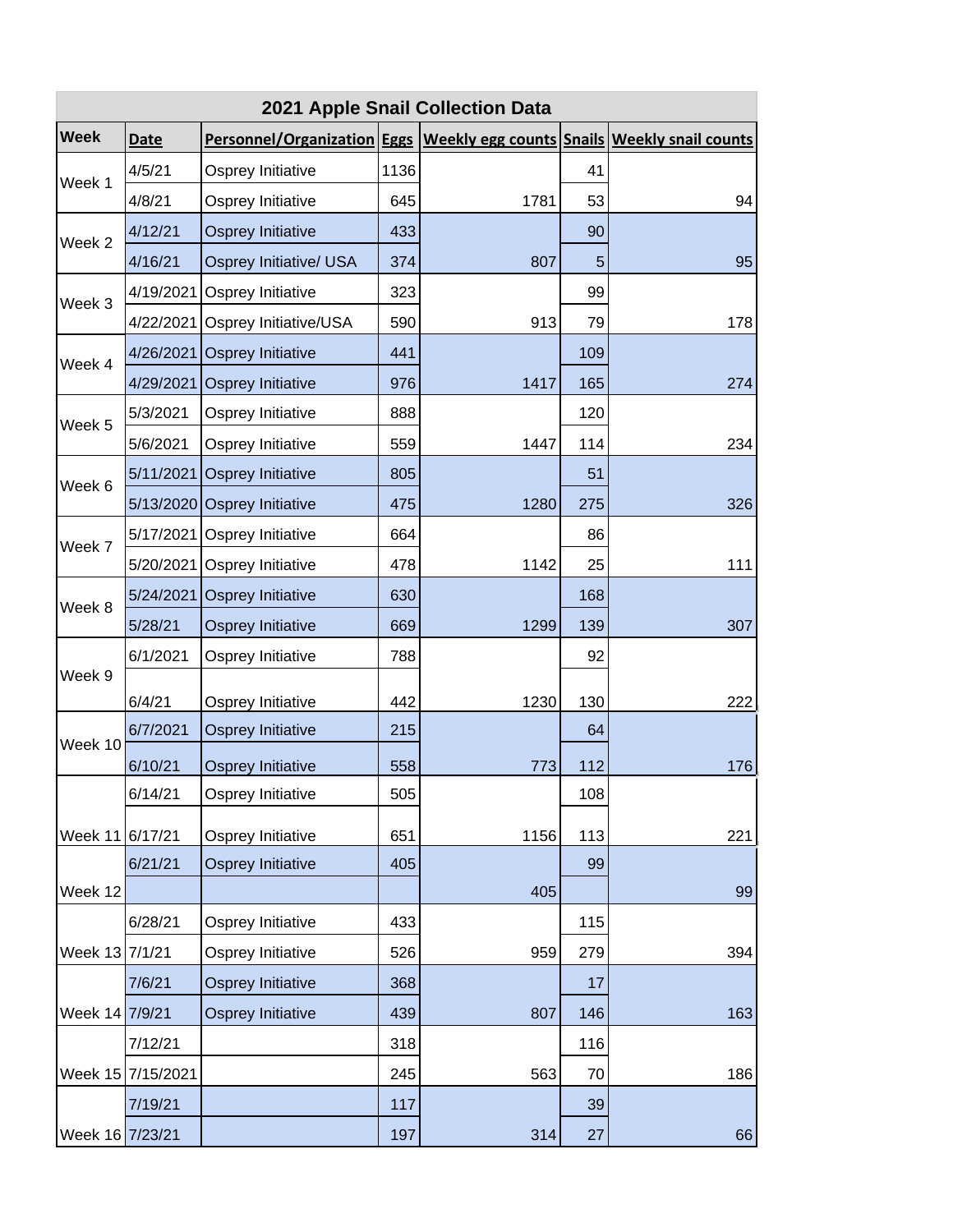|                  | 7/26/21  | 382            |                | 50                        |                           |
|------------------|----------|----------------|----------------|---------------------------|---------------------------|
| Week 17 7/29/21  |          | 198            | 580            | 34                        | 84                        |
|                  | 8/2/21   | 212            |                | 79                        |                           |
| Week 18 8/5/21   |          | 198            | 410            | 220                       | 299                       |
|                  | 8/9/21   | 113            |                | 17                        |                           |
| Week 19 8/13/21  |          | 114            | 227            | 48                        | 65                        |
|                  | 8/16/21  | 105            |                | 14                        |                           |
| Week 20 8/19/21  |          | 150            | 255            | 16                        | 30                        |
|                  | 8/24/21  | 126            |                | 46                        |                           |
| Week 21          | 8/26/21  | 113            | 239            | 29                        | 75                        |
|                  | 9/1/21   | 39             |                | $\overline{7}$            |                           |
| Week 22 9/3/21   |          | 50             | 89             | 19                        | 26                        |
|                  | 9/7/21   | 86             |                | 11                        |                           |
| Week 23 9/10/21  |          | 82             | 168            | 12                        | 23                        |
|                  | 9/14/21  | 71             |                | 10                        |                           |
| Week 24 9/17/21  |          | 48             | 119            | $\ensuremath{\mathsf{3}}$ | 13                        |
|                  | 9/21/21  | 98             |                | $\overline{\mathcal{A}}$  |                           |
| Week 25 9/24/21  |          | 91             | 189            | 5                         | 9                         |
|                  | 9/28/21  | 52             |                | 12                        |                           |
| Week 26 10/1/21  |          | 46             | 98             | $\pmb{0}$                 | 12                        |
|                  | 10/5/21  | 121            |                | 7                         |                           |
| Week 27          | 10/8/21  | 73             | 194            | $\boldsymbol{2}$          | 9                         |
|                  | 10/12/21 | 94             |                | $\sqrt{5}$                |                           |
| Week 28          | 10/15/21 | 151            | 245            | $\boldsymbol{9}$          | 14                        |
|                  | 10/19/21 | 45             |                | 4                         |                           |
| Week 29          | 10/22/21 | 119            | 164            | 24                        | 28                        |
|                  | 10/26/21 | 21             |                | $\boldsymbol{9}$          |                           |
| Week 30 10/29/21 |          | 44             | 65             | 1                         | 10                        |
|                  | 11/2/21  | 9              |                | 0                         |                           |
| Week 31          | 11/4/21  | $\pmb{0}$      | 9              | $\boldsymbol{2}$          | $\overline{c}$            |
|                  | 11/9/21  | $\overline{2}$ |                | 4                         |                           |
| Week 32          | 11/12/21 | 21             | 23             | $\mathbf{1}$              | $\sqrt{5}$                |
|                  | 11/16/21 | 0              |                | $\boldsymbol{2}$          |                           |
| Week 33          | 11/19/21 | 7              | $\overline{7}$ | 1                         | $\ensuremath{\mathsf{3}}$ |
|                  | 11/23/21 | 4              |                | $\mathbf 0$               |                           |
| Week 34          |          |                | 4              |                           | $\pmb{0}$                 |